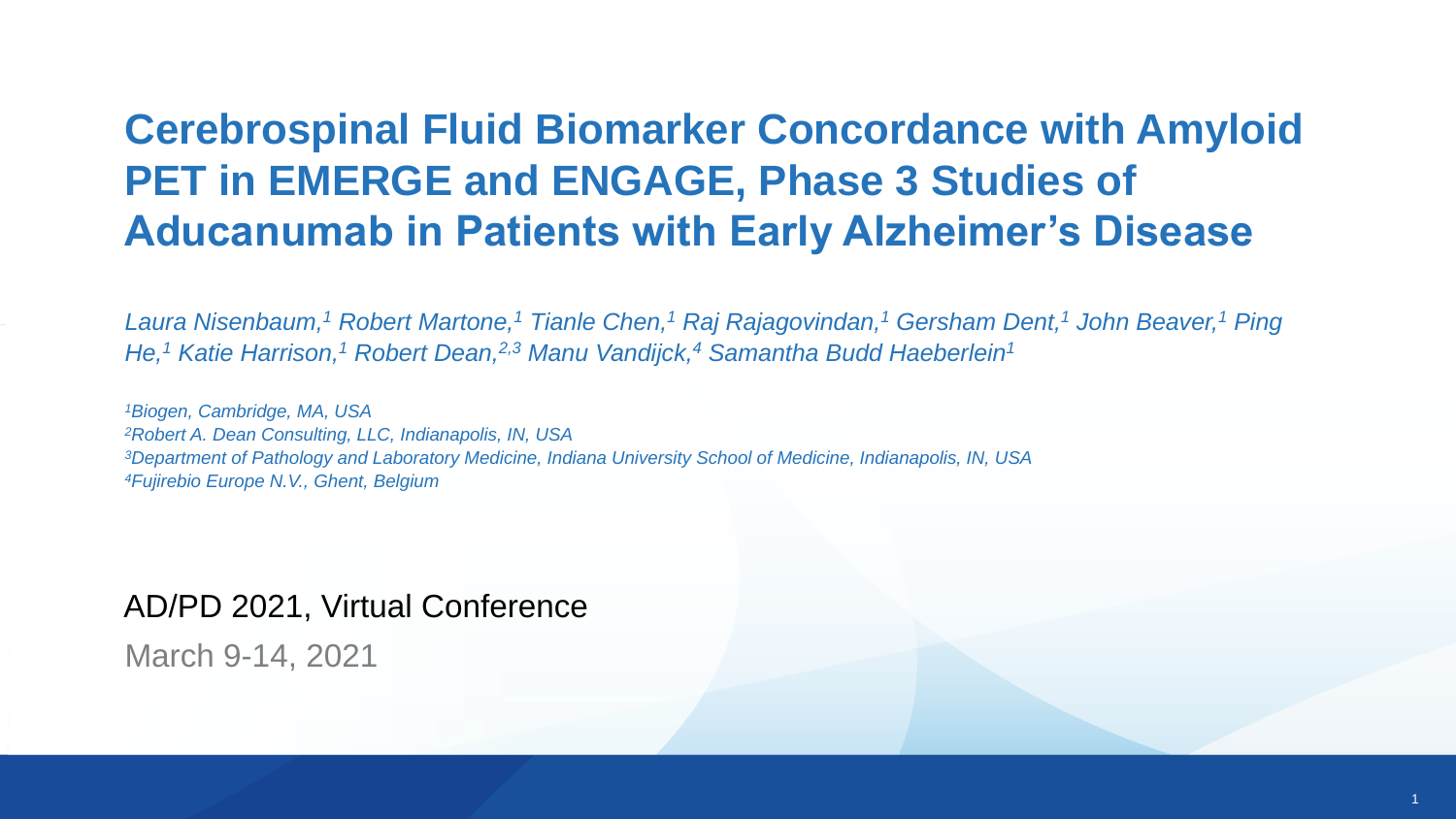### **Disclosures**

- LN, RM, TC, RR, GD, JB, PH, KH, and SBH are employees of Biogen and may be stockholders
- MV is an employee of Fujirebio Europe N.V.
- RD holds Lilly stock and Acumen stock options as a result of former employment and consultation services, respectively; he has also consulted for ADDF, Alexion Pharmaceuticals, Avid Radiopharmaceuticals, B2S Life Sciences, Biogen, C2N, Denali, Diadem, Ramon Health, TauC3 Biologics, and Weston Foundation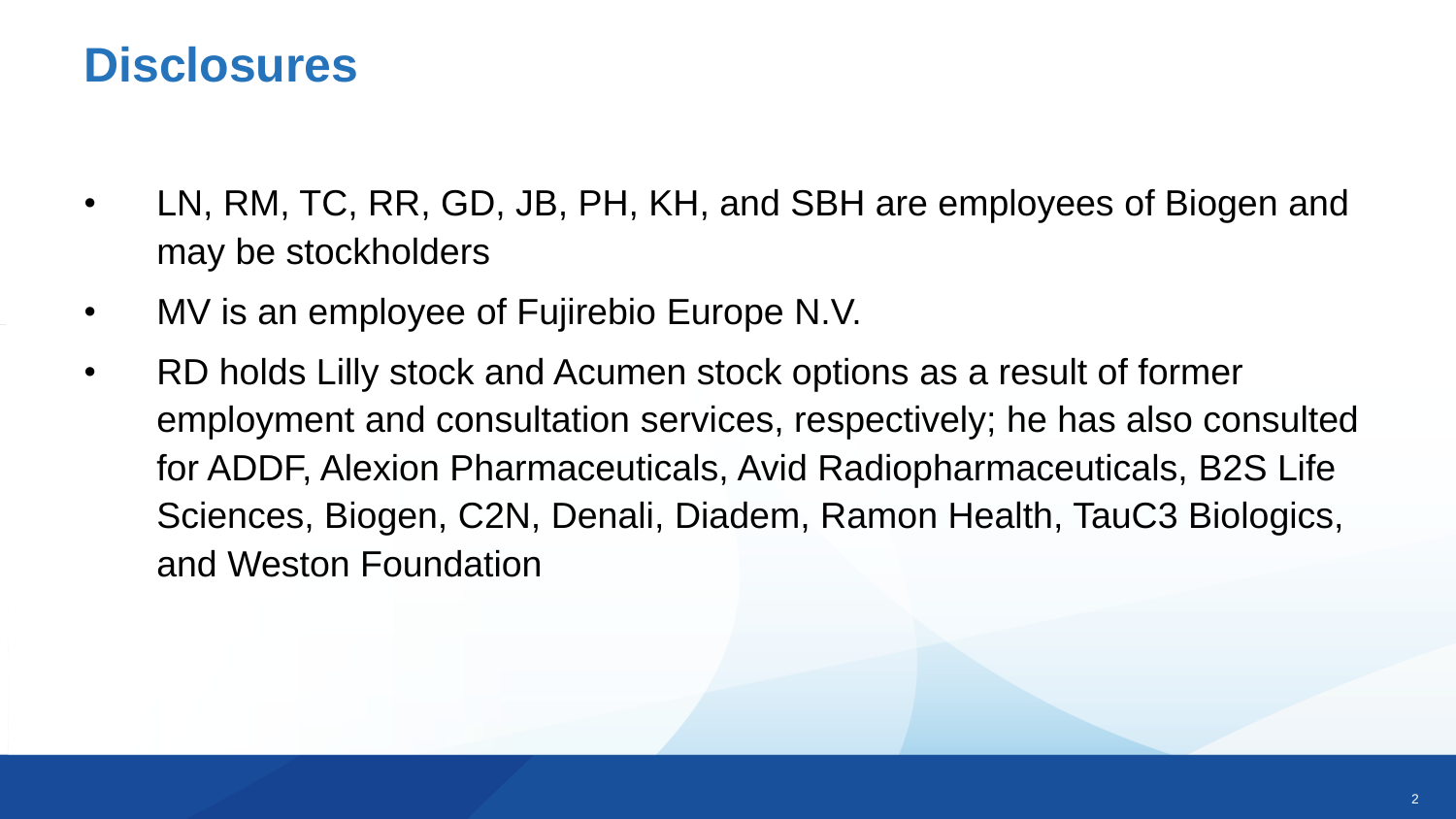## **Statement on aducanumab**

- Aducanumab is an investigational drug whose efficacy and safety have not yet been established. It is not approved for use in any country.
- Biogen licensed the worldwide rights to aducanumab from Neurimmune Holding AG in 2007 and is responsible for its development and commercialization.
- As of October 22, 2017, Biogen and Eisai are collaborating on the development and commercialization of aducanumab globally.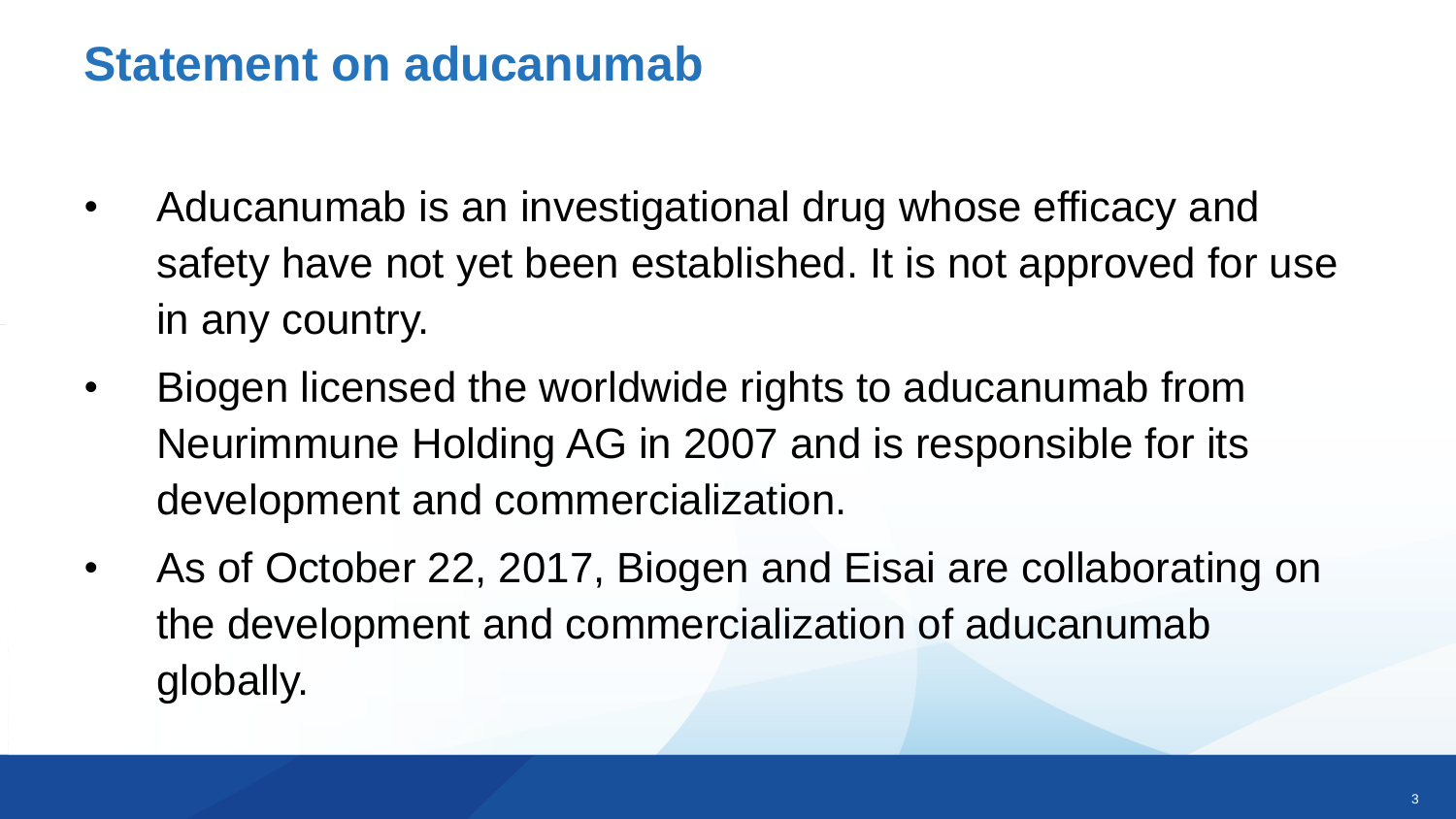### **Forward-looking statements**

- This presentation contains forward-looking statements, including statements made pursuant to the safe harbor provisions of the Private Securities Litigation Reform Act of 1995, relating to additional results from the Phase 3 clinical studies of aducanumab; the potential clinical effects of aducanumab; the potential benefits, safety, and efficacy of aducanumab; potential regulatory discussions, submissions, and approvals and the timing thereof; clinical development programs, clinical trials, data readouts, and presentations related to aducanumab; the enrollment of any future clinical studies of aducanumab; the treatment of Alzheimer's disease; the potential of Biogen's commercial business and pipeline programs, including aducanumab; the anticipated benefits and potential of Biogen's collaboration arrangements with Eisai Co, Ltd; and risks and uncertainties associated with drug development and commercialization. These forward-looking statements may be accompanied by such words as "aim," "anticipate," "believe," "could," "estimate," "expect," "forecast," "intend," "may," "plan," "potential," "possible," "will," "would," and other words and terms of similar meaning. Drug development and commercialization involve a high degree of risk, and only a small number of research and development programs result in commercialization of a product. Results in early-stage clinical trials may not be indicative of full results or results from later-stage or larger-scale clinical trials and do not ensure regulatory approval. You should not place undue reliance on these statements or the scientific data presented.
	- These statements involve risks and uncertainties that could cause actual results to differ materially from those reflected in such statements, including actual timing and content of submissions to and decisions made by the regulatory authorities regarding aducanumab; regulatory submissions may take longer or be more difficult to complete than expected; regulatory authorities may require additional information or further studies, or may fail or refuse to approve or may delay approval of Biogen's drug candidates, including aducanumab; actual timing and enrollment of future studies of aducanumab; the occurrence of adverse safety events and/or unexpected concerns that may arise from additional data or analysis; risks of unexpected costs or delays; the risks of other unexpected hurdles; uncertainty of success in the development and potential commercialization of aducanumab; failure to protect and enforce Biogen's data, intellectual property, and other proprietary rights and uncertainties relating to intellectual property claims and challenges; risks relating to the potential launch of aducanumab, including preparedness of healthcare providers to treat patients, the ability to obtain and maintain adequate reimbursement for aducanumab, and other unexpected difficulties or hurdles; product liability claims; third-party collaboration risks; and the other risks and uncertainties that are described in the Risk Factors section of our most recent annual or quarterly report and in other reports we have filed with the U.S. Securities and Exchange Commission. These statements are based on our current beliefs and expectations and speak only as of the date of this presentation. We do not undertake any obligation to publicly update any forward-looking statements, whether as a result of new information, future developments, or otherwise.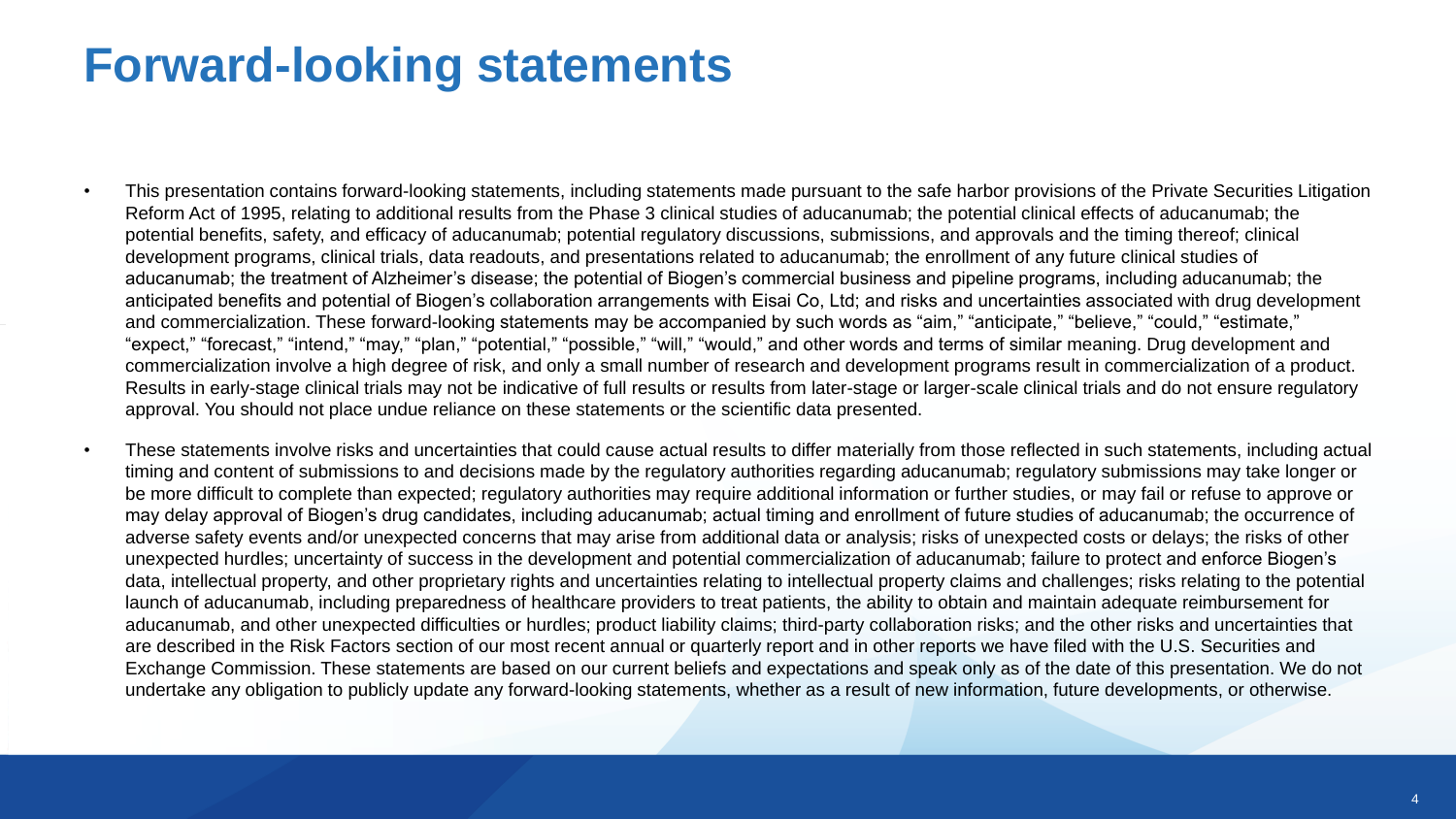## **EMERGE and ENGAGE were randomized, double-blind, placebo-controlled Phase 3 studies of aducanumab**

| <b>Population</b>                            | • Early Alzheimer's disease (mild cognitive impairment [MCI]<br>due to Alzheimer's disease [AD] + mild AD dementia)<br>• Confirmed amyloid pathology (assessed by positron-emission<br>tomography [PET; florbetapir, flutemetamol, and florbetaben]<br>visual read)                                                                                        |  |
|----------------------------------------------|------------------------------------------------------------------------------------------------------------------------------------------------------------------------------------------------------------------------------------------------------------------------------------------------------------------------------------------------------------|--|
| <b>Doses</b>                                 | • Two dosing regimens (low- and high-dose aducanumab) and<br>placebo; randomized 1:1:1                                                                                                                                                                                                                                                                     |  |
| <b>Primary and</b><br>secondary<br>endpoints | • Primary: Clinical Dementia Rating–Sum of Boxes (CDR-SB) at<br>18 months<br>• Secondary: Mini-Mental State Examination (MMSE),<br>Alzheimer's Disease Assessment Scale-Cognitive Subscale<br>13-item (ADAS-Cog 13), and Alzheimer's Disease<br>Cooperative Study-Activities of Daily Living Inventory mild<br>cognitive impairment version (ADCS-ADL-MCI) |  |
| <b>Sub-studies</b>                           | • Amyloid PET<br>■ Tau PET<br>Cerebrospinal fluid (CSF) disease-related biomarkers                                                                                                                                                                                                                                                                         |  |

In EMERGE, **treatment with high-dose aducanumab resulted in statistically significant reduction in clinical decline**  compared with placebo on the pre-specified primary and secondary endpoints; this finding was supported by biomarker results

ENGAGE **did not meet its primary endpoint**; however, participants who received adequate exposure to high-dose aducanumab **had outcomes similar to those** observed in EMERGE

AD; Alzheimer's disease; PET, positron-emission tomography.

Combined FDA and applicant PCNS Drugs Advisory Committee document. US Food and Drug Administration website. Published November 6, 2020. Accessed January 26, 2021; Budd Haeberlein S, et al. (2021). Manuscript submitted for publication; ClinicalTrials.gov: https://clinicaltrials.gov/ct2/show/NCT02477800. Accessed November 2019; ClinicalTrials.gov: https://clinicaltrials.gov/ct2/show/NCT02484547. Accessed November 2019.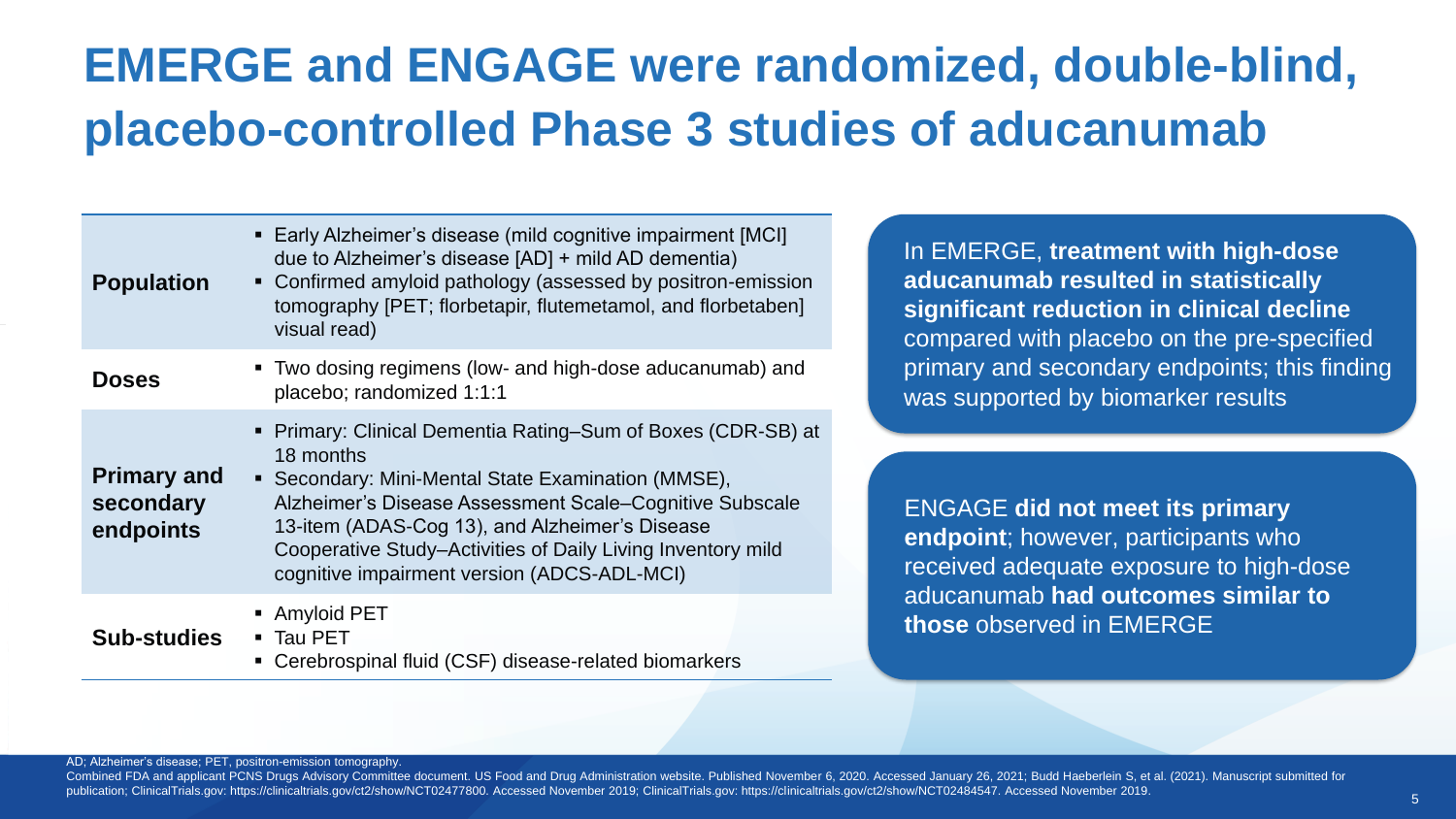## **Objectives**

- Assess the use of CSF biomarkers  $(AB_{42}, AB_{40}, p$ -tau<sup>181</sup> and t-tau) as an alternative to PET imaging for amyloid confirmation by conducting a concordance analysis using data from the EMERGE (NCT02484547) and ENGAGE (NCT02477800) studies
- Provide alternatives to the existing diagnostic tools to enable efficient patient screening for both clinical trials and clinical practice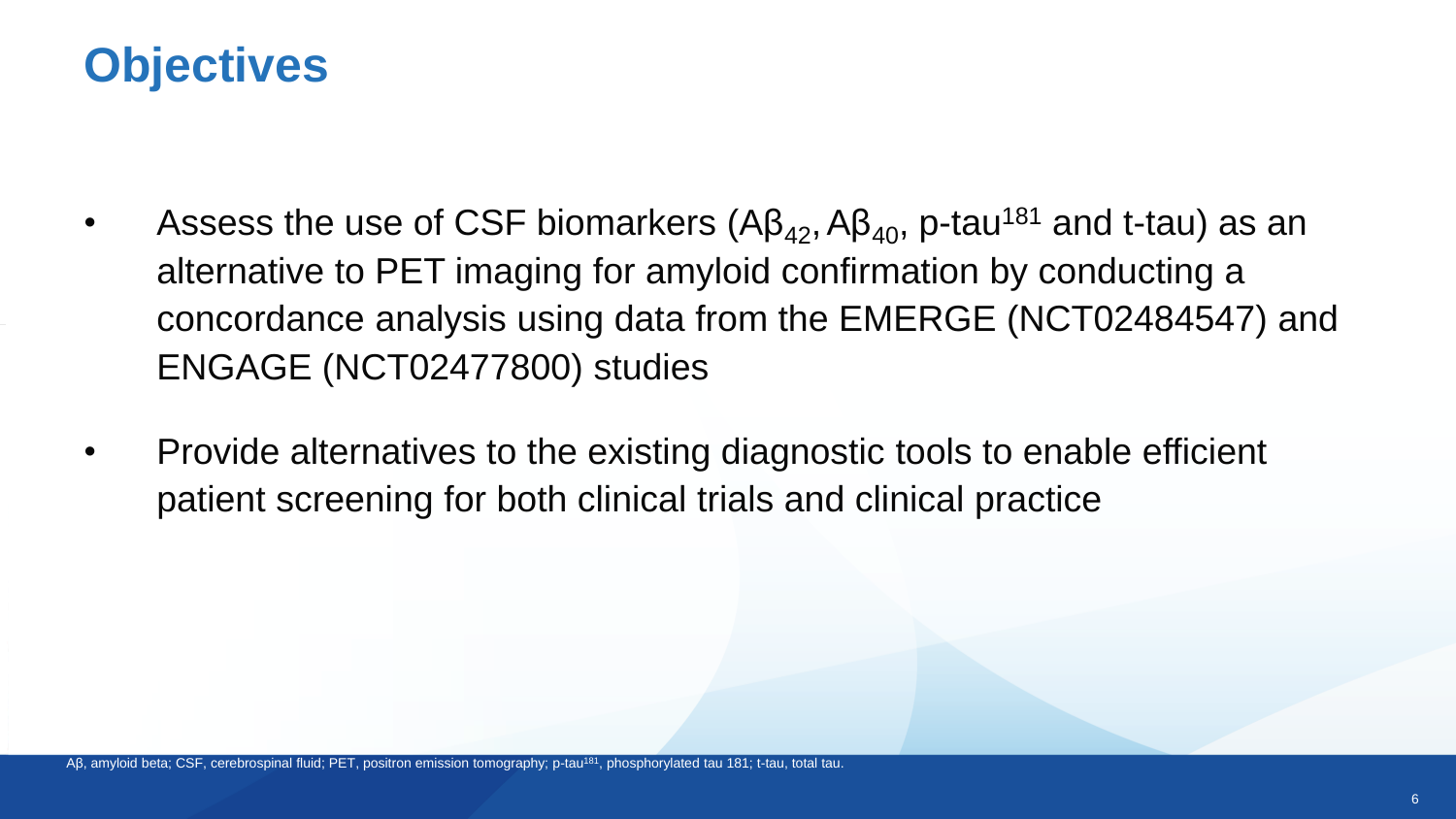# **Concordance analysis: comparison of CSF biomarkers with amyloid PET at screening**



**PET screening of Aβ** (florbetapir, flutemetamol, and florbetaben)



**CSF biomarkers**  $(A\beta_{42},A\beta_{40},p$ -tau<sup>181</sup> and t-tau)

AB, amyloid beta; AD; Alzheimer's disease; CCLS, Covance Central Laboratory Services; CSF, cerebrospinal fluid; GCLP, good clinical laboratory practice; PET, positron emission tomography; p-tau<sup>181</sup>, phosphorylated tau 181; t-tau, total tau.

1. Fujirebio. https://www.fujirebio.com/en-us/products-solutions/lumipulser-g1200. Accessed January 28, 2021.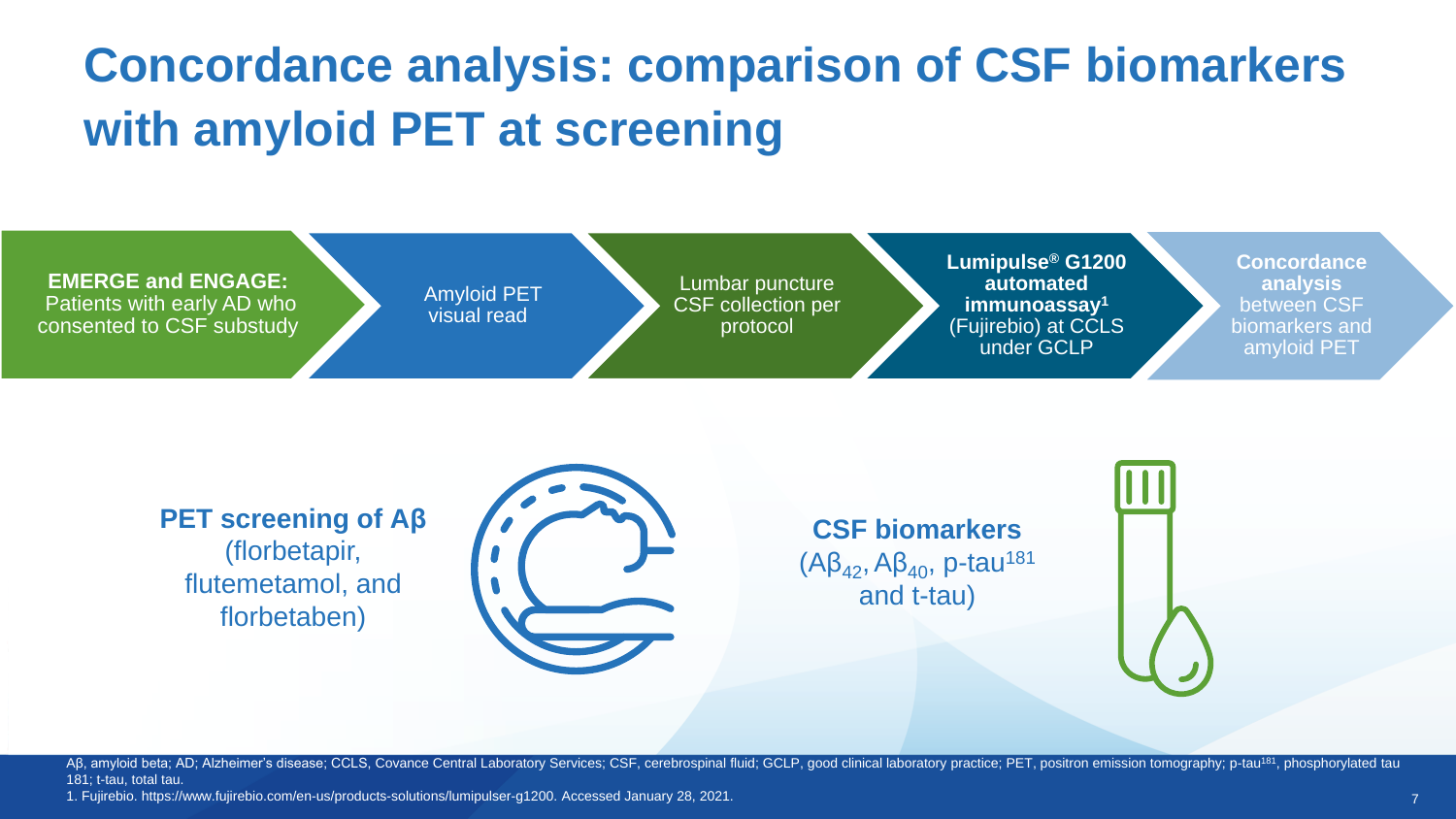# **Baseline characteristics of cohort used for concordance analyses**

|                              | <b>All patients</b><br>$(N=350)$ | <b>Amyloid PET</b><br>positive (N=308) | <b>Amyloid PET</b><br>negative (N=42) |
|------------------------------|----------------------------------|----------------------------------------|---------------------------------------|
| Age, mean ± SD years         | $69.6 \pm 7.19$                  | $69.6 \pm 7.25$                        | $69.4 \pm 6.87$                       |
| <b>Sex, n (%)</b>            |                                  |                                        |                                       |
| Female                       | 160(45.7)                        | 145(47.1)                              | 15(35.7)                              |
| <b>Male</b>                  | 190(54.3)                        | 163(52.9)                              | 27(64.3)                              |
| Apolipoprotein E ε4, n (%)   |                                  |                                        |                                       |
| Carrier                      | 221(63.1)                        | 212 (68.8)                             | 9(21.4)                               |
| Non-carrier                  | 129(36.9)                        | 96(31.2)                               | 33 (78.6)                             |
| <b>Clinical Stage, n (%)</b> |                                  |                                        |                                       |
| MCI due to AD                | 294 (84.0)                       | 259(84.1)                              | 35(83.3)                              |
| <b>Mild AD</b>               | 56(16.0)                         | 49 (15.9)                              | 7(16.7)                               |

UNPUBLISHED DATA-DO NOT COPY OR DISTRIBUTE

AD, Alzheimer's disease; MCI, mild cognitive impairment; PET, positron emission tomography; SD, standard deviation.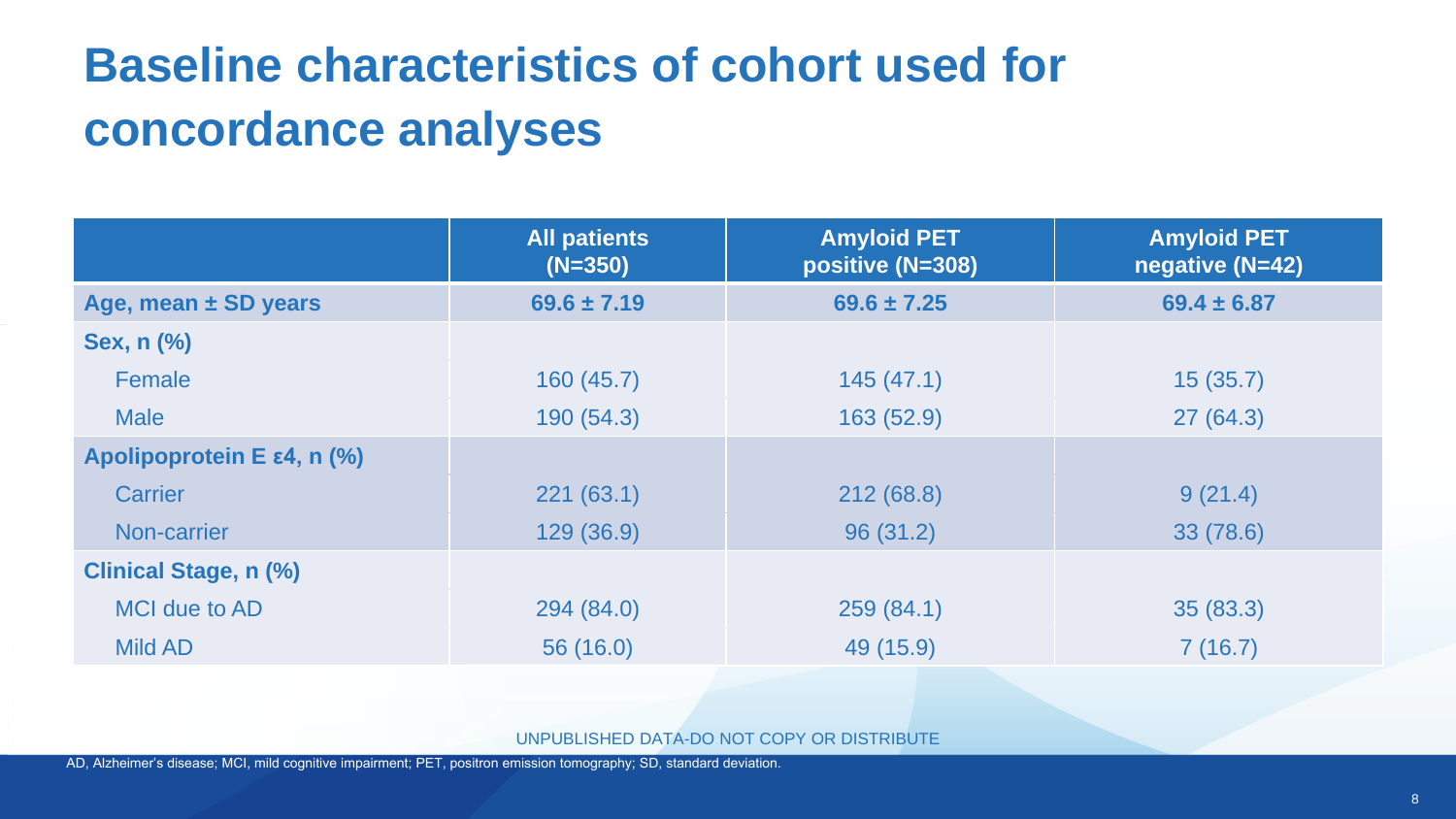## **CSF biomarker ratios demonstrate robust concordance with amyloid PET results in EMERGE and ENGAGE**

**Individual biomarkers**

**Biomarker ratios**

 $\alpha$ 



UNPUBLISHED DATA-DO NOT COPY OR DISTRIBUTE

 $a$  Sensitivity = positive percent agreement (PPA)

 $b$  Specificity = negative percent agreement (NPA)

AB, amyloid beta; AUC, area under the curve; CSF, cerebrospinal fluid; CI, confidence interval; PET, positron emission tomography; p-tau, phosphorylated tau 181; ROC, receiver operator characteristic; t-tau, total tau.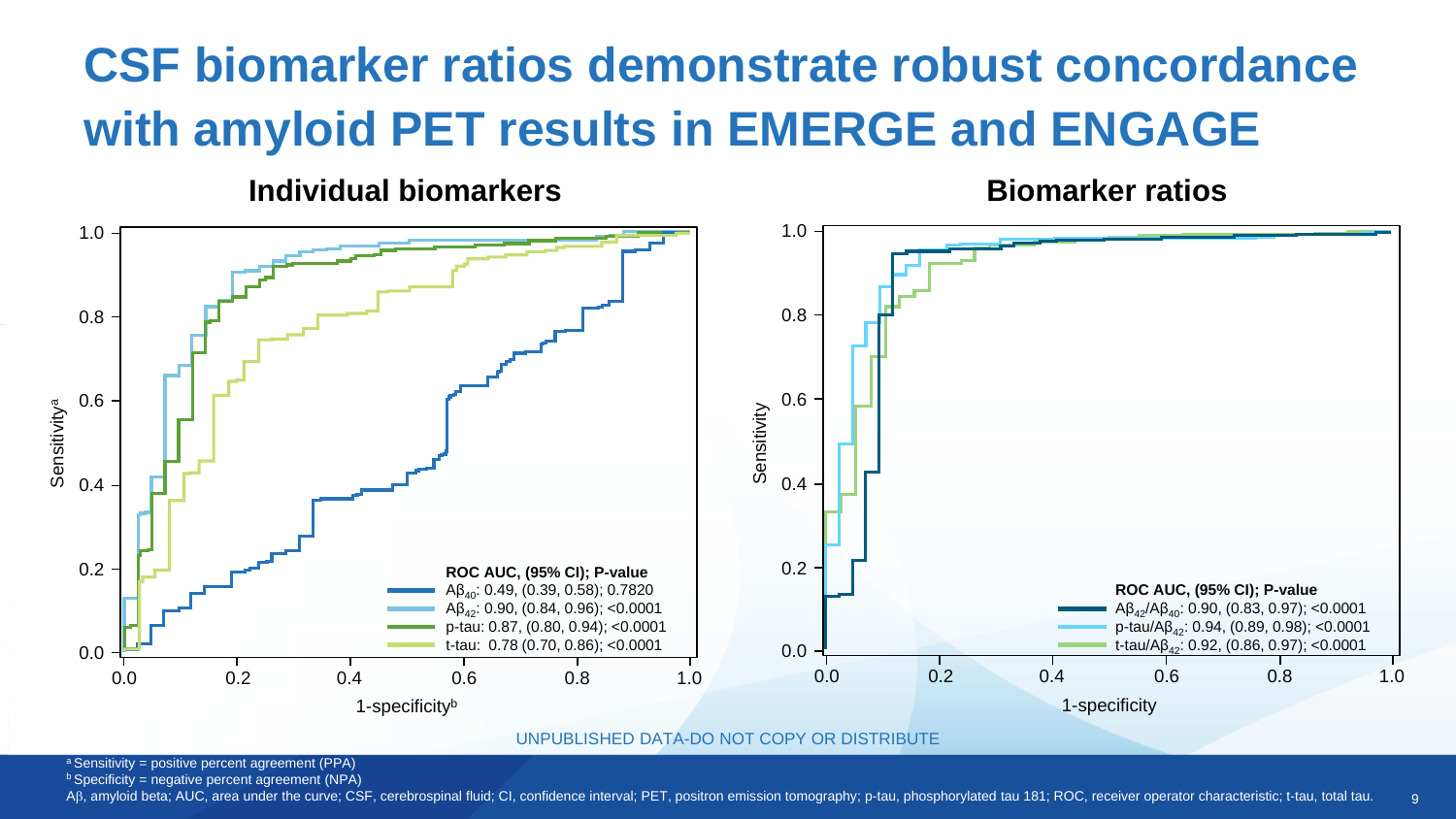## **Sensitivity, specificity, and overall percent agreement (OPA) for CSF single biomarkers**



| <b>Biomarker</b>                              | <b>Cutoff</b> | <b>Sensitivity<sup>a</sup></b> | <b>Specificityb</b> | <b>OPA</b> | <b>Max. Youden J</b><br><b>Index<sup>c</sup></b> |  |  |  |
|-----------------------------------------------|---------------|--------------------------------|---------------------|------------|--------------------------------------------------|--|--|--|
| $AB_{42}$                                     | 664 pg/mL     | 90.5%                          | 81.0%               | 89.4%      | 71.5%                                            |  |  |  |
| p-tau                                         | 48.7 pg/mL    | 83.4%                          | 83.3%               | 83.4%      | 66.8%                                            |  |  |  |
| t-tau                                         | 390 pg/mL     | 74.3%                          | 76.3%               | 74.6%      | 50.6%                                            |  |  |  |
| LINDLIALICUED DATA DO NOT CODY OD DICTOIDLITE |               |                                |                     |            |                                                  |  |  |  |

UNPUBLISHED DATA-DO NOT COPY OR DISTRIBUTE

 $a$  Sensitivity = positive percent agreement (PPA)

 $b$  Specificity = negative percent agreement (NPA)

<sup>c</sup> Youden J index = Sensitivity + Specificity − 1. Vertical reference indicates the biomarker value for which the maximum Youden J index is reached.

A, amyloid beta; CSF, cerebrospinal fluid; OPA, overall percent agreement; p-tau, phosphorylated tau 181; t-tau, total tau.

**Sensitivity Specificity We Youden**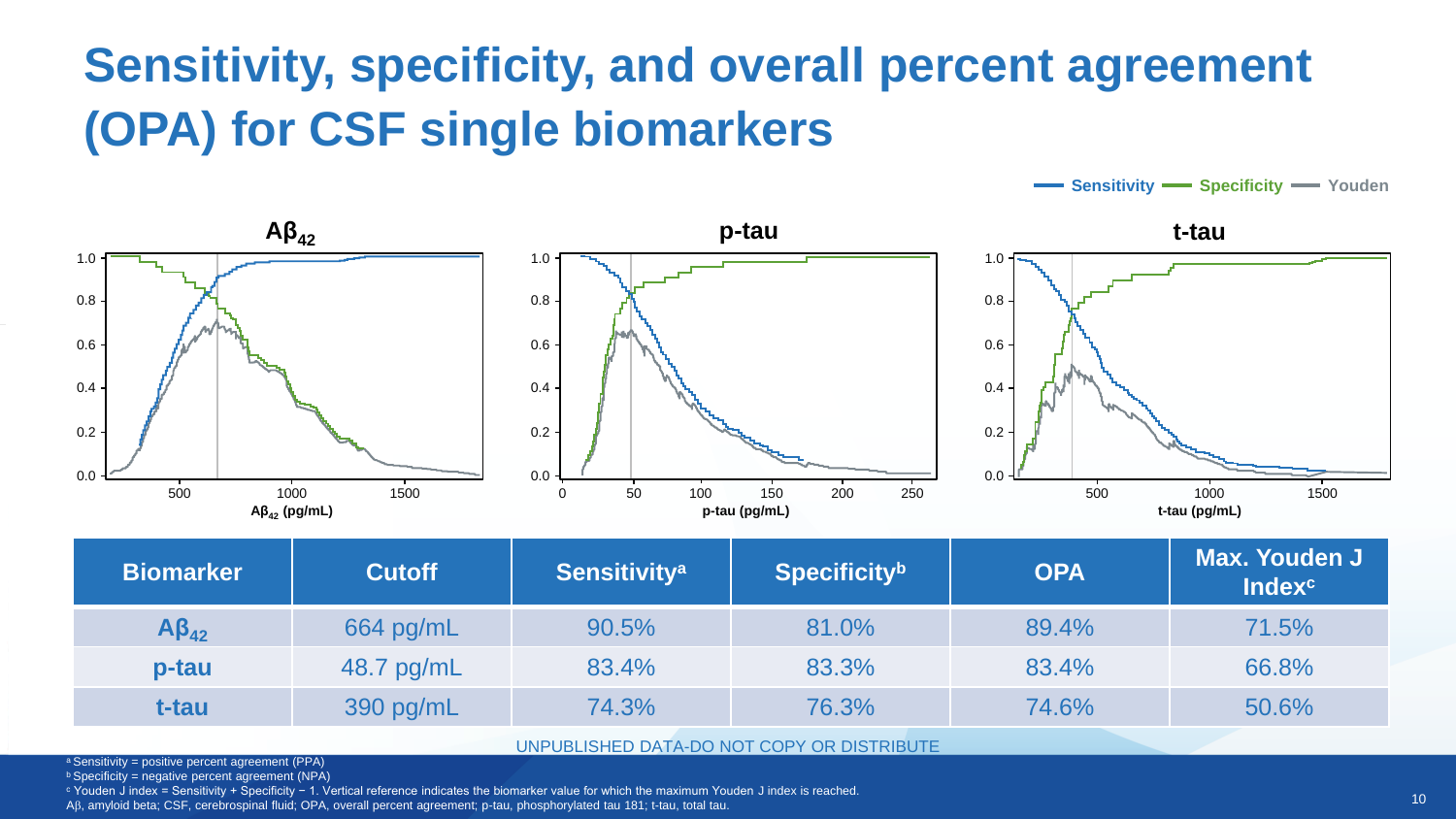## **Sensitivity, specificity, and overall percent agreement (OPA) for CSF biomarker ratios**



| <b>Biomarker</b><br><b>Ratios</b> | <b>Cutoff</b> | <b>Sensitivity<sup>a</sup></b> | <b>Specificity</b> b | <b>OPA</b> | <b>Max. Youden J</b><br><b>Index<sup>c</sup></b> |  |  |  |  |
|-----------------------------------|---------------|--------------------------------|----------------------|------------|--------------------------------------------------|--|--|--|--|
| $A\beta_{42}A\beta_{40}$          | 0.062         | 94.4%                          | 88.1 %               | 93.7 %     | 82.5 %                                           |  |  |  |  |
| $p$ -tau/A $\beta_{42}$           | 0.066         | 95.4%                          | 83.3 %               | 94.0 %     | 78.8%                                            |  |  |  |  |
| t-tau/ $AB_{42}$                  | 0.548         | 92.3%                          | 81.6%                | 91.1%      | 73.9 %                                           |  |  |  |  |
|                                   |               |                                |                      |            |                                                  |  |  |  |  |

UNPUBLISHED DATA-DO NOT COPY OR DISTRIBUTE

 $a$  Sensitivity = positive percent agreement (PPA)

 $b$  Specificity = negative percent agreement (NPA)

<sup>c</sup> Youden J index = Sensitivity + Specificity − 1. Vertical reference indicates the biomarker value for which the maximum Youden J index is reached.

A, amyloid beta; CSF, cerebrospinal fluid; OPA, overall percent agreement; p-tau, phosphorylated tau 181; t-tau, total tau.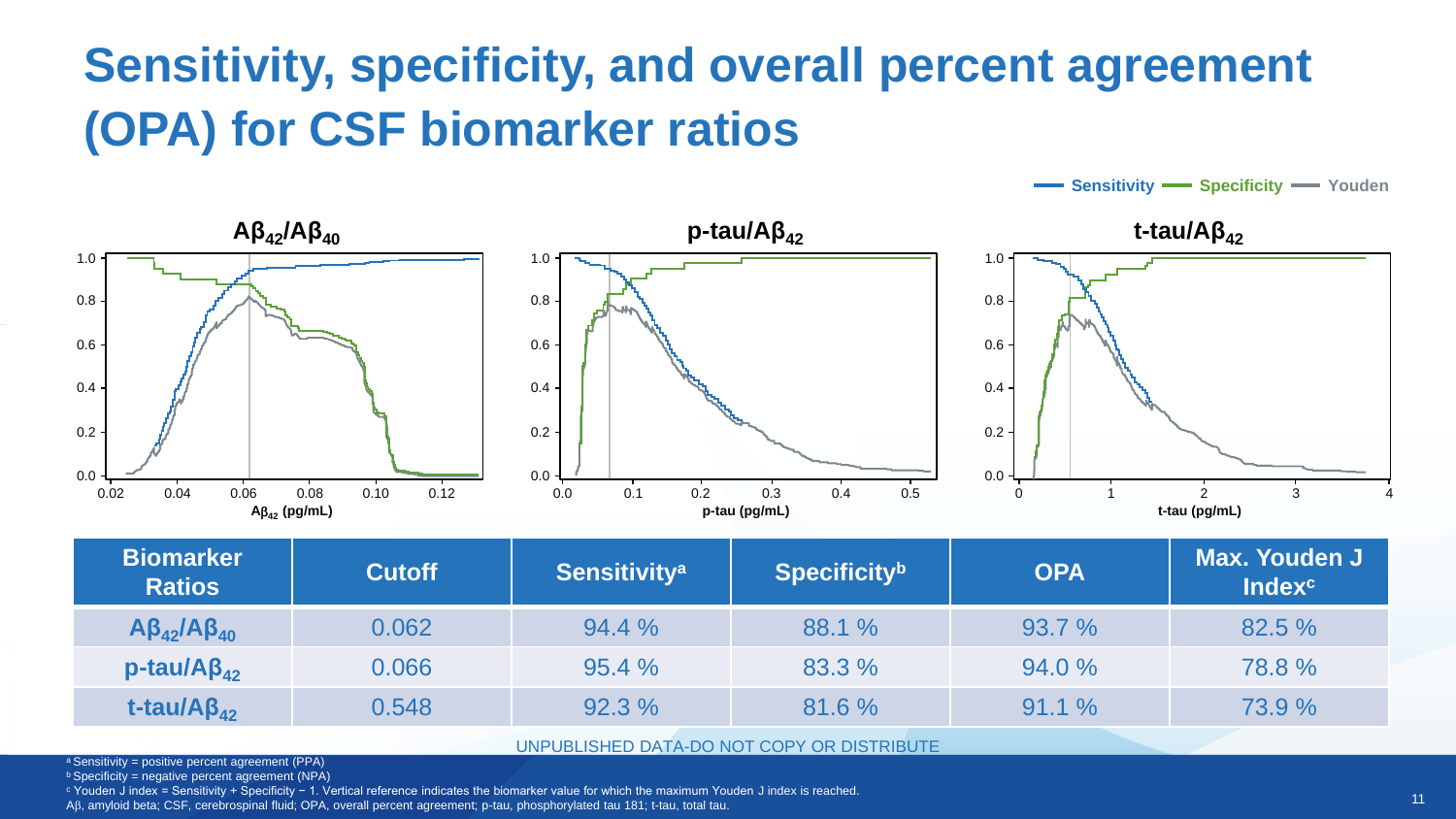# **CSF/PET concordance analyses in EMERGE and ENGAGE**



**Amyloid PET visual status at screening:**  $\bigcirc$  Negative  $+$  Positive

UNPUBLISHED DATA-DO NOT COPY OR DISTRIBUTE

 $a$  Sensitivity = positive percent agreement (PPA)

 $b$  Specificity = negative percent agreement (NPA)

AB, amyloid beta; CSF, cerebrospinal fluid; OPA, overall percent agreement; PET, positron emission tomography; p-tau, phosphorylated tau 181; t-tau, total tau.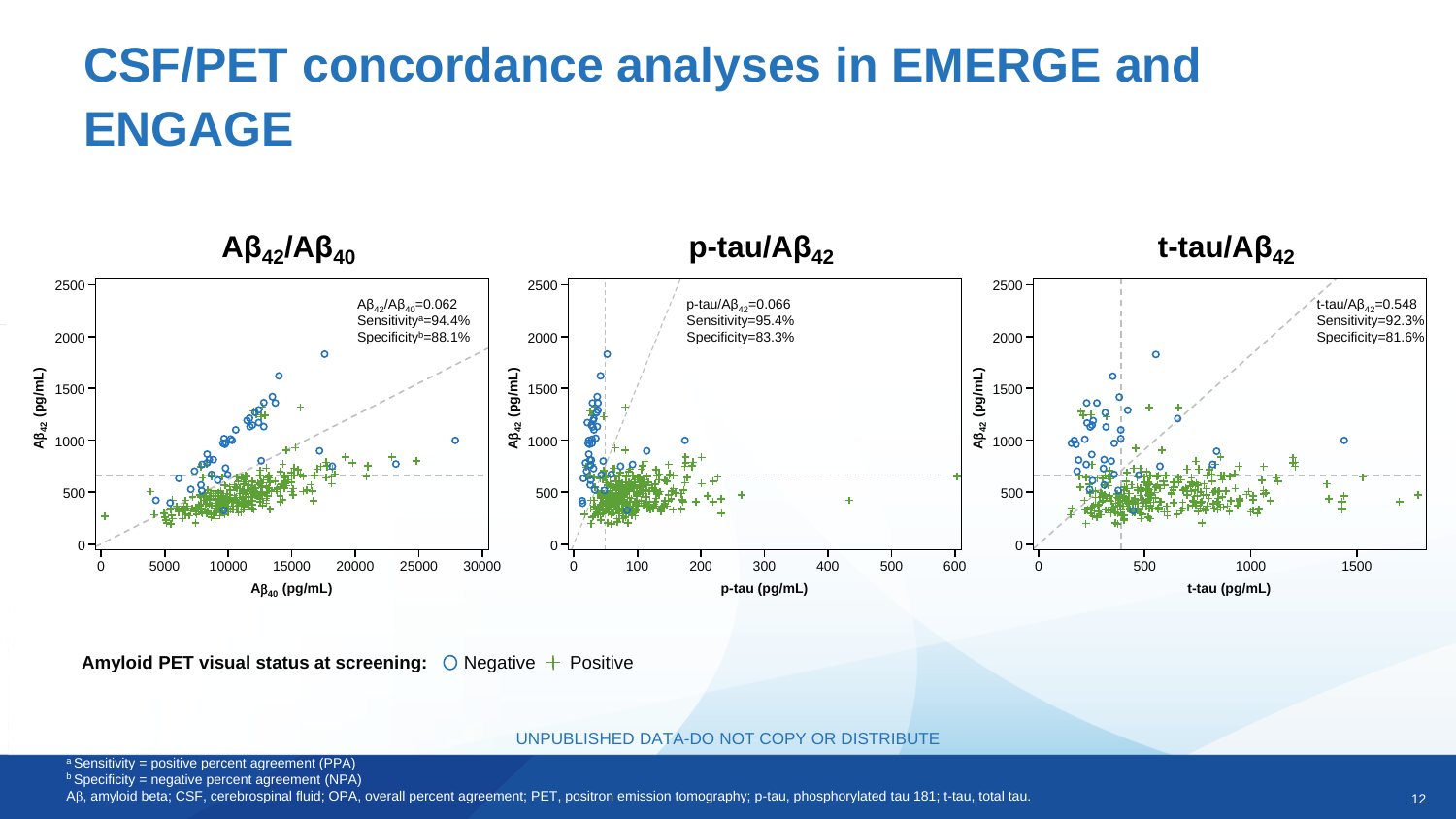# **Optimal cutoff value of Aβ42/Aβ40 ratio in EMERGE and ENGAGE is similar to other studies using the LUMIPULSE® platform<sup>1</sup>**

| <b>CSF Biomarker</b>      | <b>EMERGE and ENGAGE</b>             | Alcolea et al. <sup>2</sup> | Moon et al. $3$   |  |  |
|---------------------------|--------------------------------------|-----------------------------|-------------------|--|--|
| $A\beta_{42}$             | $\leq 664$ pg/mL                     | $\leq$ 916 pg/mL            | $\leq 642$ pg/mL  |  |  |
| p-tau                     | $\geq$ 48.7 pg/mL<br>$\geq 63$ pg/mL |                             | $\geq$ 36.0 pg/mL |  |  |
| t-tau                     | $\geq$ 390 pg/mL                     | $\geq$ 456 pg/mL            | $\geq$ 337 pg/mL  |  |  |
| $A\beta_{42}/A\beta_{40}$ | $\leq 0.062$                         | $\leq 0.062$                | $\leq 0.060$      |  |  |
| $p$ -tau/A $\beta_{42}$   | $\geq 0.066$                         | $\geq 0.068$                | $\geq 0.051$      |  |  |
| t-tau/ $AB_{42}$          | $\geq 0.548$                         | $\geq 0.62$                 | $\ge 0.315$       |  |  |

UNPUBLISHED DATA-DO NOT COPY OR DISTRIBUTE

Aβ, amyloid beta; CSF, cerebrospinal fluid; p-tau, phosphorylated tau 181; t-tau, total tau.

1. Fujirebio. https://www.fujirebio.com/en-us/products-solutions/lumipulser-g1200. Accessed January 28, 2021; 2. Alcolea D, et al. Ann Clin Transl Neurol. 2019;6:1815-1824; 3. Moon S, et al. Alzheimers Res Ther. 2021;13:22.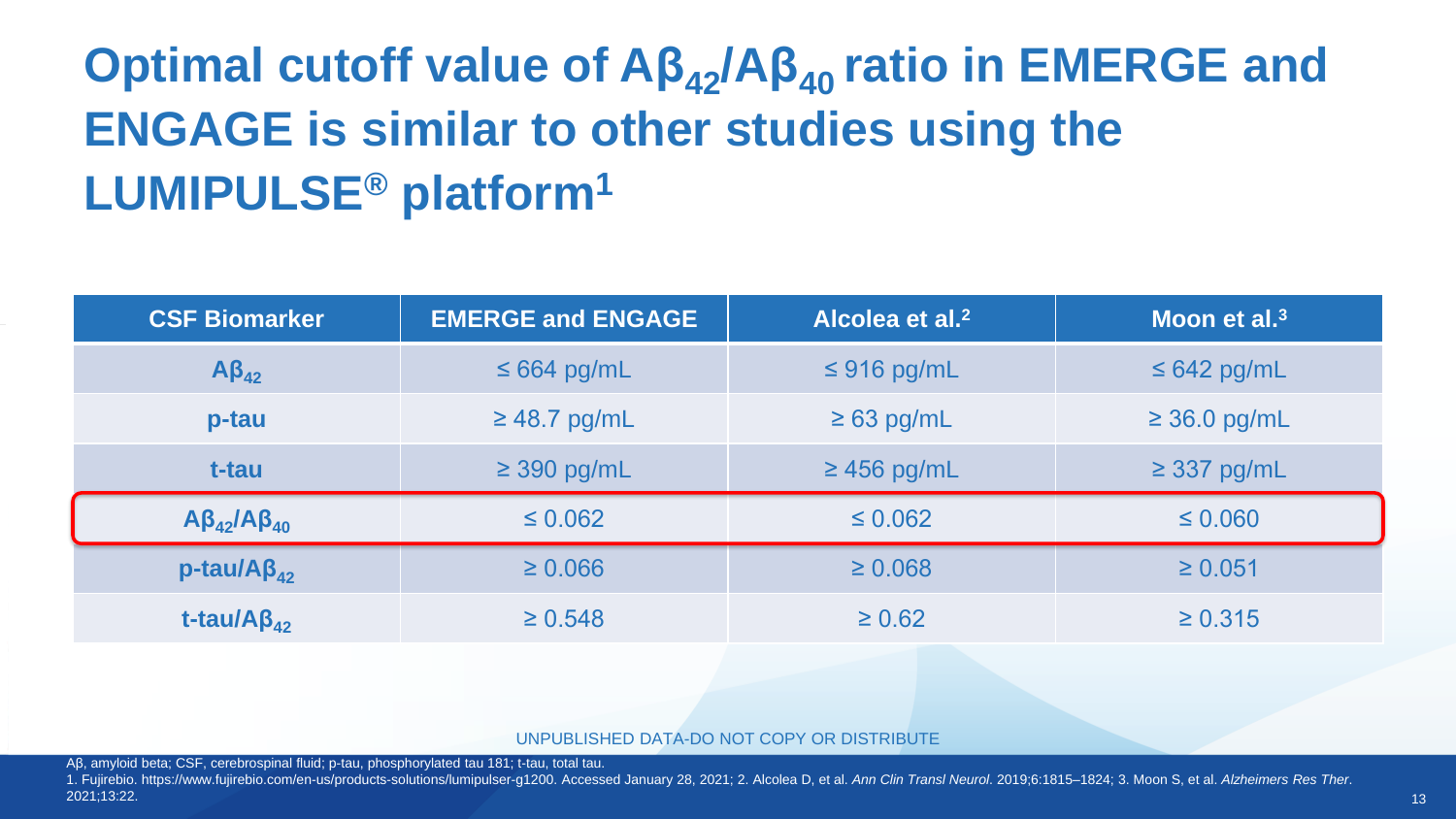# **Agreement between CSF biomarker ratios and amyloid PET in EMERGE and ENGAGE is similar to other studies using the LUMIPULSE® platform<sup>1</sup>**

| <b>CSF</b><br><b>Biomarker</b> | <b>EMERGE and ENGAGE</b>       |                     |            | Alcolea et al. <sup>2</sup> |                    |            | Moon et al. $3$    |                    |            |
|--------------------------------|--------------------------------|---------------------|------------|-----------------------------|--------------------|------------|--------------------|--------------------|------------|
|                                | <b>Sensitivity<sup>a</sup></b> | <b>Specificityb</b> | <b>OPA</b> | <b>Sensitivity</b>          | <b>Specificity</b> | <b>OPA</b> | <b>Sensitivity</b> | <b>Specificity</b> | <b>OPA</b> |
| $AB_{42}$                      | 91%                            | 81%                 | 89%        | 95%                         | 51%                | 79%        | 80%                | 88%                |            |
| p-tau                          | 83%                            | 83%                 | 83%        | 80%                         | 83%                | 81%        | 80%                | 79%                |            |
| t-tau                          | 74%                            | 76%                 | 75%        | 75%                         | 83%                | 78%        | 59%                | 89%                |            |
| $A\beta_{42}/A\beta_{40}$      | 94%                            | 88%                 | 94%        | 88%                         | 77%                | 84%        | 85%                | 92%                |            |
| $p$ -tau/A $\beta_{42}$        | 95%                            | 83%                 | 94%        | 93%                         | 80%                | 88%        | 85%                | 93%                |            |
| t-tau/ $\overline{AB_{42}}$    | 92%                            | 82%                 | 91%        | 81%                         | 83%                | 82%        | 85%                | 88%                |            |

UNPUBLISHED DATA-DO NOT COPY OR DISTRIBUTE

 $a$  Sensitivity = positive percent agreement (PPA)

 $b$  Specificity = negative percent agreement (NPA)

Aβ, amyloid beta; CSF, cerebrospinal fluid; OPA, overall percent agreement; PET, positron emission tomography; p-tau, phosphorylated tau 181; t-tau, total tau.

1. Fujirebio. https://www.fujirebio.com/en-us/products-solutions/lumipulser-g1200. Accessed January 28, 2021; 2. Alcolea D, et al. Ann Clin Transl Neurol. 2019:6:1815-1824; 3. Moon S, et al. Alzheimers Res Ther. 2021;13:22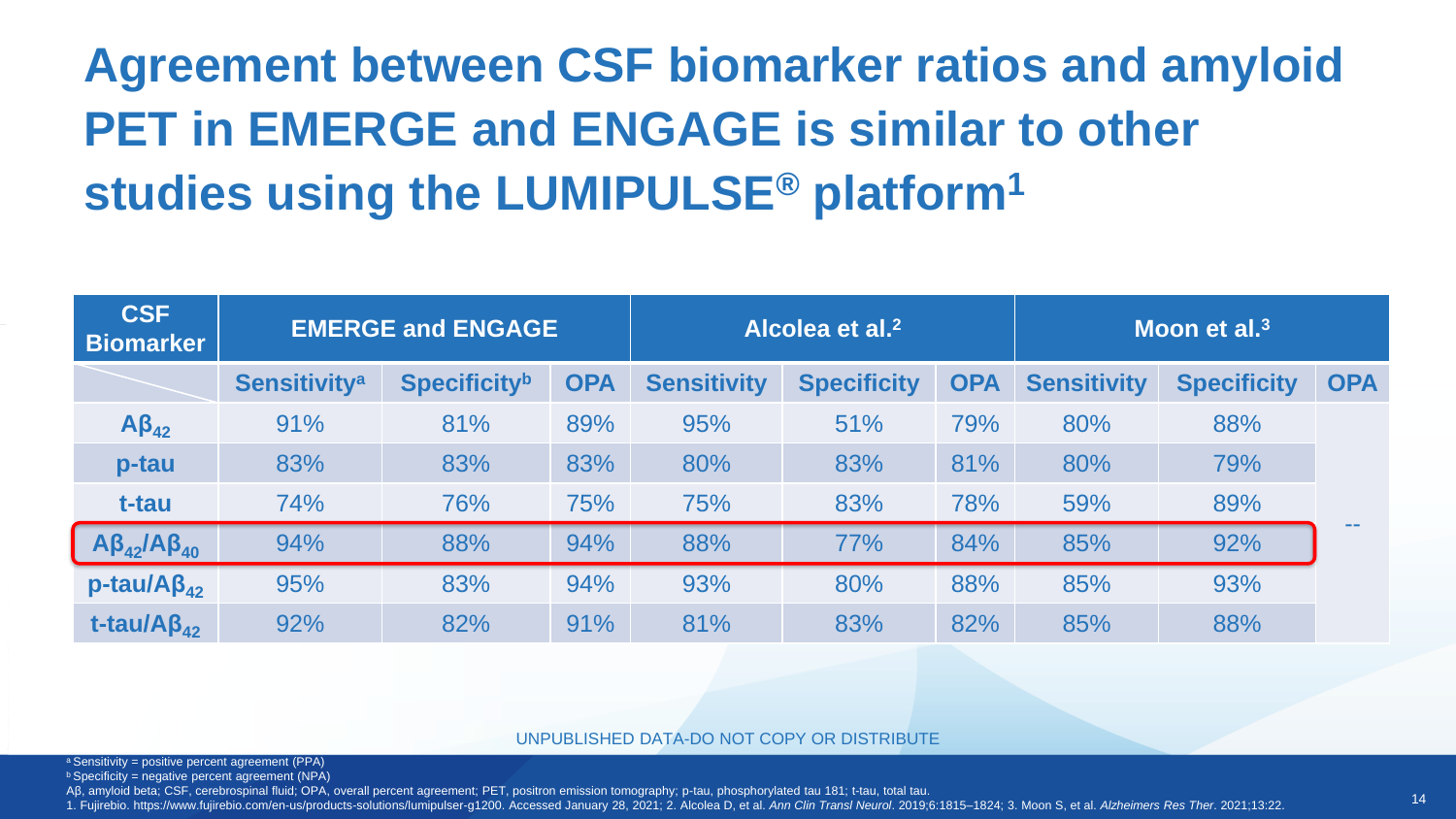## **Summary**

- In patients from the EMERGE and ENGAGE Phase 3 trials of aducanumab, **robust concordance between CSF biomarkers of amyloid confirmation and amyloid PET** results at screening was demonstrated
- CSF biomarker ratios had higher concordance with amyloid PET than single CSF biomarkers
- For the CSF  $AB_{42}/AB_{40}$  ratio, the observed sensitivity of 94%, specificity of 88%, and OPA of 94% in EMERGE and ENGAGE were comparable to approved PET tracers (sensitivity, 88%-98%; specificity, 80%-95%)1-3
- Optimal cutoff values of CSF biomarkers from assessing the screening samples in EMERGE and ENGAGE were similar to other studies using the LUMIPULSE® platform<sup>4</sup>

A $\beta$ , amyloid beta; CSF, cerebrospinal fluid; OPA, overall percent agreement; PET, positron emission tomography

1. Avid Radiopharmaceuticals. Amyvid (Florbetapir F 18 Injection). U.S. Food and Drug Administration website. https://www.accessdata.fda.gov/drugsatfda docs/nda/2012/202008Orig1s000LBL.pdf. Accessed January 28, 2021; 2. GE U.S. Food and Drug Administration website. https://www.accessdata.fda.gov/drugsatfda\_docs/nda/2013/203137Orig1s000Lbl.pdf. Accessed January 28, 2021; 3. Piramal Imaging SA. Neuraceq (florbetaben F18) Injection. U.S. Food a https://www.accessdata.fda.gov/drugsatfda\_docs/nda/2014/204677Orig1s000Lbl.pdf. Accessed January 28, 2021; 4. Fujirebio. https://www.fujirebio.com/en-us/products-solutions/lumipulser-g1200. Accessed January 28, 2021.